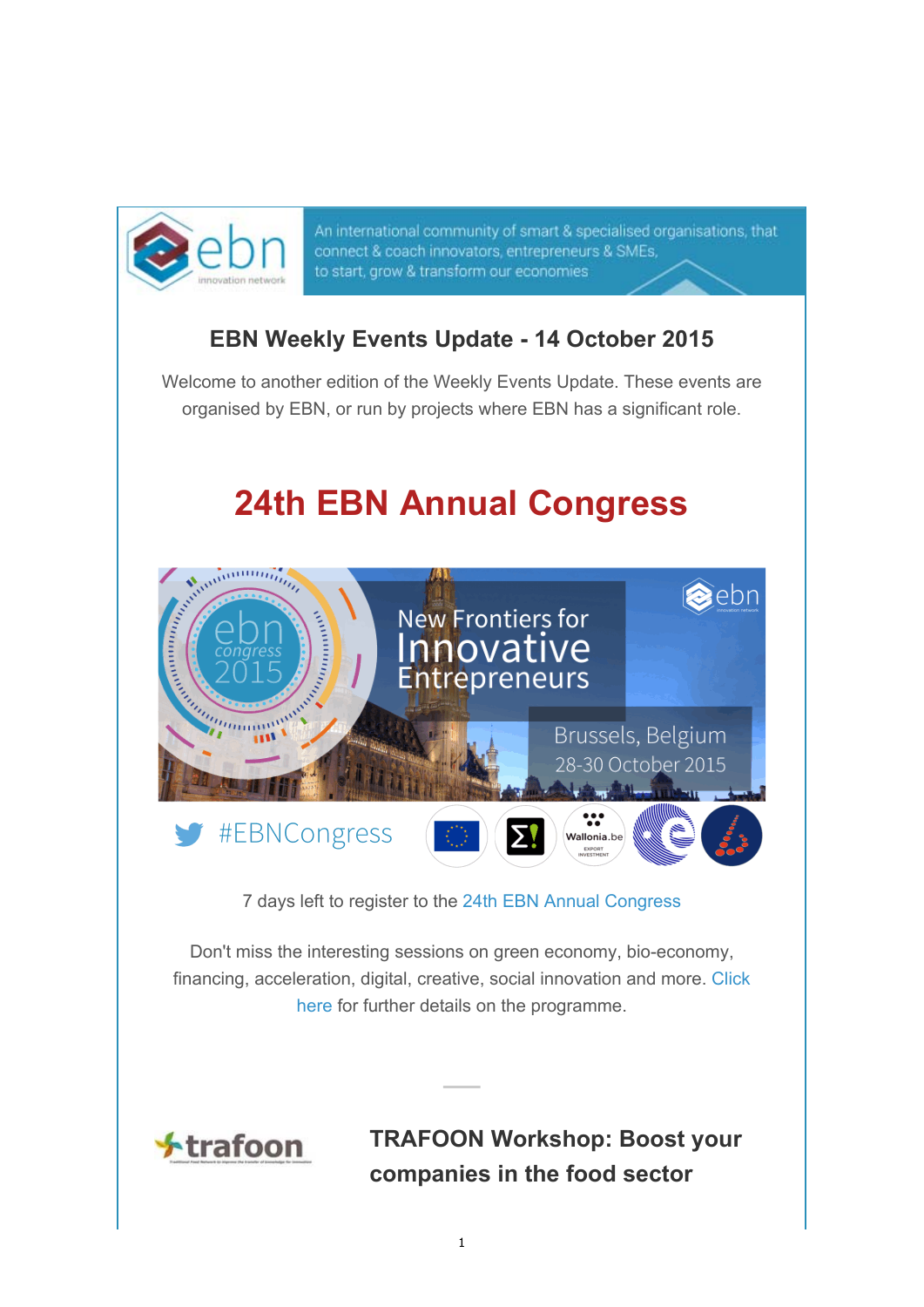Wednesday, 28 Octobre 2015 Time: 10.00 - 18.00 Eurostars Montgomery Hotel

EBN is organising a TRAFOON workshop whose aim is to encourage entrepreneurship dedicated to food researchers and SMEs to be more innovative thanks to newly developped tools.

### **Limited places available**

Programme and registration form For further information contact: Laura Lecci and Krisitna Kockova



## **CONNECT Final Event**

Wednesday, 28 October 2015 Albert Hall, Brussels | Belgium

After two successful years of connecting

European entrepreneurs with experienced Brazilian mentors, the CONNECT exchange programme is coming to an end.

Come see the results and:

- \* Discover the vibrant entrepreneurial ecosystem in Brazil;
- \* Get to know more about the Brazilian business culture;
- \* Find out the power of mentoring in expanding your startup overseas;
- \* Learn European policy measures focused on international development;
- \* Hear first hand the exchange successful cases & network with other entrepreneurs interested in the Brazilian market!

Free entrance - REGISTER NOW - Limited places available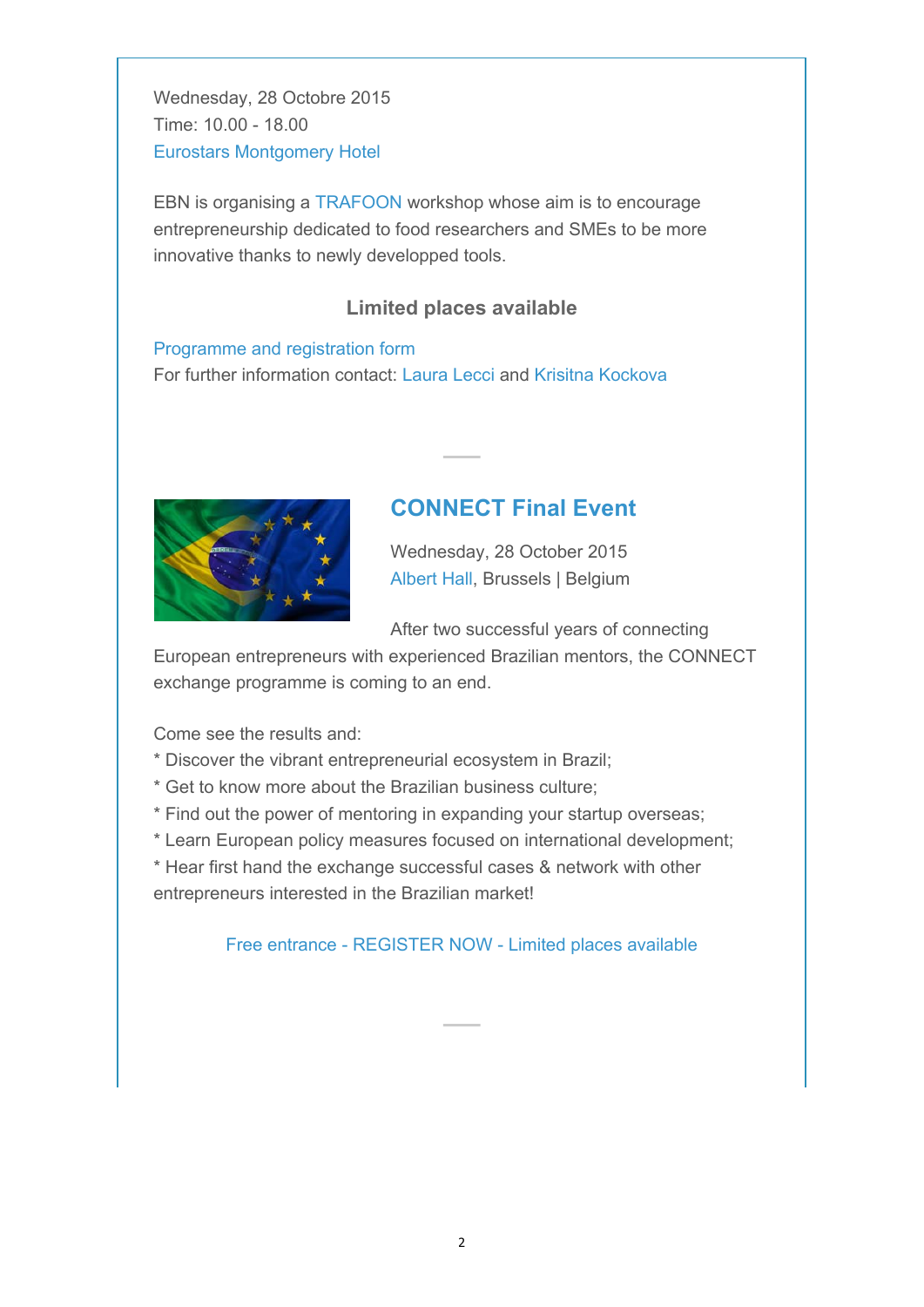

## **4th EBN Executive Innovation and Investment Business Tour**

29 Nov. - 5 Dec. 2015 Jiangsu | China

For the 4th year, EBN in close cooperation with WUXI, is organising

another Tour to Jiangsu Region. If you are planning to enlarge your business to China, in the OT (Smart City), Environmental protection, Bio pharmaceutical (Biological medicine), Nano tech, ICT, High-end manufacturing, Machinery equipment (Intelligent machine) fields, do not miss this opportunity.

#### **Book now**

#### **till 30 October 2015**

Only €250 for EBN members - €650 for non-EBN members

For further information visit the website.

# **EU Project Essentials Training**



**Save the Date: 9-10 December 2015**

Registration opening soon! Limited places available.

For further information please contact: Clarelisa Camilleri.

Check out **our events calendar** for other innovation-focused events

©2015 EBN | Av. de Tervueren 168 | 1150 Brussels | Belgium